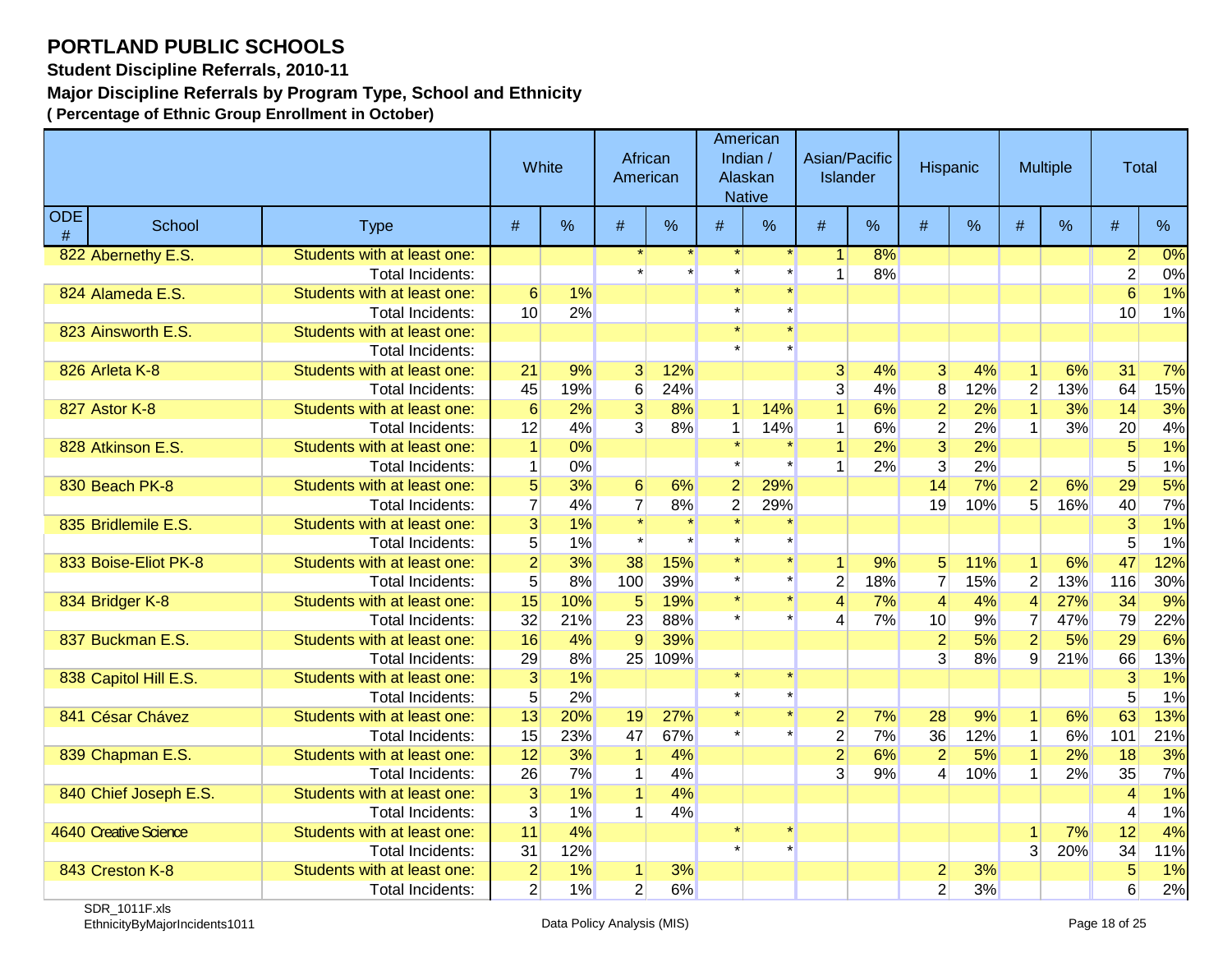**Student Discipline Referrals, 2010-11**

**Major Discipline Referrals by Program Type, School and Ethnicity**

|                    |                       |                             | White          |     | African<br>American  |      |                | American<br>Indian /<br>Alaskan<br><b>Native</b> | Asian/Pacific<br><b>Islander</b> |       | Hispanic                |      | <b>Multiple</b> |     | Total          |      |
|--------------------|-----------------------|-----------------------------|----------------|-----|----------------------|------|----------------|--------------------------------------------------|----------------------------------|-------|-------------------------|------|-----------------|-----|----------------|------|
| <b>ODE</b><br>$\#$ | School                | <b>Type</b>                 | #              | %   | #                    | $\%$ | #              | %                                                | #                                | $\%$  | #                       | $\%$ | #               | %   | #              | $\%$ |
|                    | 844 Duniway E.S.      | Students with at least one: | $\overline{2}$ | 1%  |                      |      |                |                                                  |                                  |       | $\mathbf{1}$            | 3%   |                 |     | 4              | 1%   |
|                    |                       | <b>Total Incidents:</b>     | $\overline{2}$ | 1%  |                      |      |                |                                                  |                                  |       | $\mathbf{1}$            | 3%   |                 |     | 4              | 1%   |
|                    | 847 Faubion PK-8      | Students with at least one: | 13             | 12% | 15                   | 10%  |                |                                                  |                                  | 4%    | 5                       | 6%   | $\overline{2}$  | 7%  | 37             | 9%   |
|                    |                       | Total Incidents:            | 26             | 24% | 22                   | 15%  |                |                                                  |                                  | 4%    | 5 <sup>2</sup>          | 6%   | $\overline{2}$  | 7%  | 59             | 15%  |
|                    | 2413 Forest Park E.S. | Students with at least one: | $\overline{2}$ | 1%  |                      |      |                | $\star$                                          |                                  | $1\%$ | $\overline{1}$          | 4%   |                 |     | $\overline{4}$ | 1%   |
|                    |                       | <b>Total Incidents:</b>     | $\overline{2}$ | 1%  |                      |      |                |                                                  |                                  | 1%    | $\mathbf{1}$            | 4%   |                 |     | 4              | 1%   |
|                    | 850 Glencoe E.S.      | Students with at least one: | $\vert$        | 1%  | 1                    | 5%   |                |                                                  |                                  |       | $\mathbf{1}$            | 4%   | $\mathbf{1}$    | 4%  | $\overline{7}$ | 1%   |
|                    |                       | <b>Total Incidents:</b>     | 8              | 2%  | $\mathbf{1}$         | 5%   |                |                                                  |                                  |       | 1                       | 4%   | $\mathbf{1}$    | 4%  | 11             | 2%   |
|                    | 854 Grout E.S.        | Students with at least one: | $\overline{9}$ | 5%  | $\vert 4 \vert$      | 8%   | $\mathbf{2}$   | 18%                                              | $\overline{2}$                   | 4%    |                         |      |                 |     | 17             | 5%   |
|                    |                       | <b>Total Incidents:</b>     | 19             | 11% | 13                   | 27%  | $\overline{2}$ | 18%                                              | $\overline{4}$                   | 8%    |                         |      |                 |     | 38             | 11%  |
|                    | 842 Harrison Park     | Students with at least one: | 20             | 9%  | 24                   | 17%  |                | 9%                                               | $\overline{8}$                   | 4%    | 15                      | 10%  | 4               | 21% | 72             | 10%  |
|                    |                       | <b>Total Incidents:</b>     | 42             | 20% | 46                   | 33%  | 4              | 36%                                              | 15                               | 7%    | 24                      | 16%  | 11              | 58% | 142            | 19%  |
|                    | 855 Hayhurst E.S.     | Students with at least one: | 6              | 2%  | $\blacktriangleleft$ | 9%   |                |                                                  |                                  |       | 5                       | 14%  | $\vert$         | 3%  | 13             | 3%   |
|                    |                       | Total Incidents:            | $\overline{7}$ | 2%  | 1                    | 9%   |                |                                                  |                                  |       | $\overline{7}$          | 19%  | $\mathbf{1}$    | 3%  | 16             | 4%   |
|                    | 857 Beverly Cleary    | Students with at least one: | $\overline{9}$ | 2%  | $6\phantom{1}6$      | 22%  |                |                                                  |                                  |       | $\overline{2}$          | 5%   |                 |     | 17             | 3%   |
|                    |                       | <b>Total Incidents:</b>     | 12             | 2%  | 10                   | 37%  |                |                                                  |                                  |       | 3 <sup>2</sup>          | 8%   |                 |     | 25             | 4%   |
|                    | 860 Humboldt PK-8     | Students with at least one: | $\overline{3}$ | 11% | 29                   | 22%  |                |                                                  |                                  |       | $\overline{8}$          | 17%  | $\overline{2}$  | 18% | 42             | 18%  |
|                    |                       | Total Incidents:            | 15             | 54% | 53                   | 40%  |                |                                                  |                                  |       | 26                      | 54%  | 8               | 73% | 102            | 44%  |
|                    | 861 Irvington K-8     | Students with at least one: | 8              | 3%  | 18                   | 15%  |                |                                                  |                                  |       | $\overline{4}$          | 7%   |                 |     | 30             | 6%   |
|                    |                       | <b>Total Incidents:</b>     | 12             | 4%  | 26                   | 21%  |                |                                                  |                                  |       | 5 <sup>2</sup>          | 9%   |                 |     | 43             | 8%   |
|                    | 862 James John E.S.   | Students with at least one: | 10             | 8%  | $\overline{3}$       | 6%   |                |                                                  | 1                                | 3%    | $\overline{3}$          | 2%   | $\vert$         | 5%  | 18             | 5%   |
|                    |                       | Total Incidents:            | 16             | 13% | $\vert 4 \vert$      | 9%   |                |                                                  |                                  | 3%    | $\overline{3}$          | 2%   | 5               | 25% | 29             | 7%   |
|                    | 864 Kelly E.S.        | Students with at least one: | 8 <sup>1</sup> | 3%  | $\vert$              | 3%   | $\mathbf{1}$   | 7%                                               |                                  |       | $\overline{\mathbf{4}}$ | 3%   | $\overline{1}$  | 8%  | 15             | 3%   |
|                    |                       | <b>Total Incidents:</b>     | 11             | 5%  | $\overline{2}$       | 6%   | $\mathbf{1}$   | 7%                                               |                                  |       | 4                       | 3%   | $\mathbf{1}$    | 8%  | 19             | 4%   |
|                    | <b>866 King PK-8</b>  | Students with at least one: |                |     | 14                   | 9%   |                | $\star$                                          |                                  |       | $\overline{2}$          | 2%   | $\overline{1}$  | 11% | 17             | 6%   |
|                    |                       | Total Incidents:            |                |     | 14                   | 9%   |                |                                                  |                                  |       | $\overline{2}$          | 2%   | $\overline{2}$  | 22% | 18             | 6%   |
|                    | 868 Laurelhurst K-7   | Students with at least one: | $\overline{9}$ | 2%  |                      |      |                | 13%                                              | $\mathbf{1}$                     | 4%    |                         |      | $\overline{1}$  | 2%  | 12             | 2%   |
|                    |                       | <b>Total Incidents:</b>     | $\overline{9}$ | 2%  |                      |      | $\overline{2}$ | 25%                                              | 1                                | 4%    |                         |      | $\mathbf{1}$    | 2%  | 13             | 2%   |
|                    | 869 Lee K-8           | Students with at least one: | 10             | 7%  | $6 \mid$             | 8%   |                |                                                  |                                  | 1%    | $6\phantom{1}6$         | 8%   | $\overline{2}$  | 5%  | 25             | 5%   |
|                    |                       | Total Incidents:            | 16             | 12% | 11                   | 14%  |                |                                                  |                                  | 1%    | 8                       | 11%  | 3               | 8%  | 39             | 9%   |
|                    | 870 Lent K-8          | Students with at least one: | 27             | 15% | 11                   | 21%  | $\mathbf{1}$   | 17%                                              | $\overline{3}$                   | 3%    | 14                      | 7%   | $\overline{4}$  | 16% | 60             | 11%  |
|                    |                       | <b>Total Incidents:</b>     | 51             | 27% | 28                   | 53%  | 1              | 17%                                              | 3 <sup>1</sup>                   | 3%    | 25                      | 13%  | 10              | 40% | 118            | 21%  |
|                    | 871 Lewis E.S.        | Students with at least one: | $\overline{9}$ | 3%  | $\overline{2}$       | 14%  |                |                                                  |                                  |       | $\overline{2}$          | 4%   |                 |     | 13             | 3%   |
|                    |                       | <b>Total Incidents:</b>     | 14             | 5%  | 3                    | 21%  |                |                                                  |                                  |       | $\overline{2}$          | 4%   |                 |     | 19             | 5%   |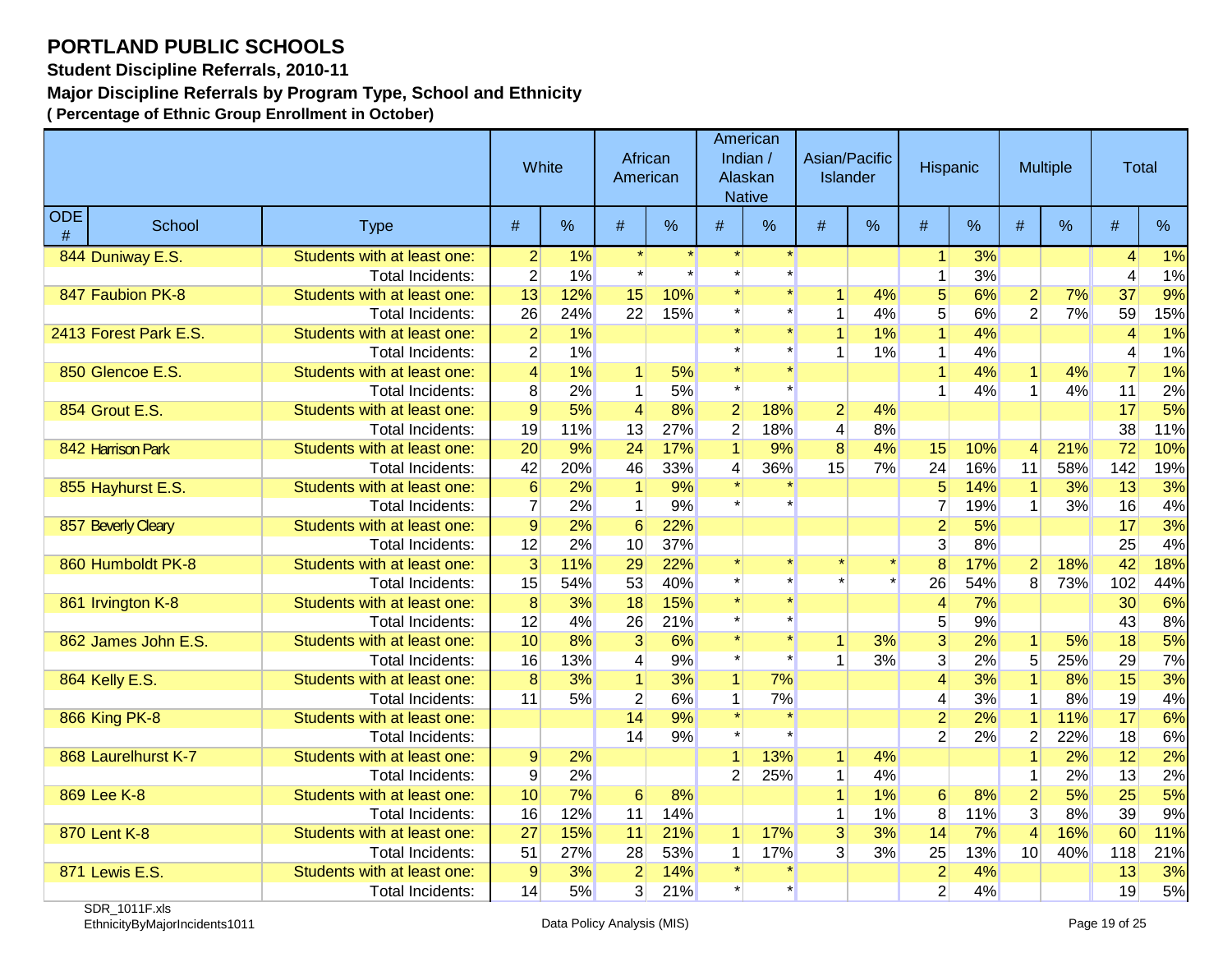**Student Discipline Referrals, 2010-11**

**Major Discipline Referrals by Program Type, School and Ethnicity**

|                    |                             |                             | White            |     | African<br>American |     |                 | American<br>Indian /<br>Alaskan<br><b>Native</b> |                | Asian/Pacific<br><b>Islander</b> | Hispanic       |     |                | <b>Multiple</b> | Total            |     |
|--------------------|-----------------------------|-----------------------------|------------------|-----|---------------------|-----|-----------------|--------------------------------------------------|----------------|----------------------------------|----------------|-----|----------------|-----------------|------------------|-----|
| <b>ODE</b><br>$\#$ | School                      | <b>Type</b>                 | #                | %   | #                   | %   | #               | %                                                | #              | %                                | $\#$           | %   | #              | %               | #                | %   |
|                    | 872 Llewellyn E.S.          | Students with at least one: | $6 \overline{6}$ | 2%  |                     |     |                 |                                                  |                |                                  | 1              | 3%  |                |                 | 7                | 1%  |
|                    |                             | Total Incidents:            | 9                | 2%  |                     |     |                 |                                                  |                |                                  | 1              | 3%  |                |                 | 10               | 2%  |
|                    | 873 Maplewood E.S.          | Students with at least one: | 4                | 1%  |                     |     |                 |                                                  |                |                                  |                |     |                |                 | 4                | 1%  |
|                    |                             | Total Incidents:            | 8                | 3%  |                     |     |                 |                                                  |                |                                  |                |     |                |                 | 8                | 2%  |
|                    | 1278 Markham E.S.           | Students with at least one: | $\overline{7}$   | 3%  | $\overline{3}$      | 4%  |                 |                                                  |                |                                  | $\overline{3}$ | 7%  | $\mathbf{1}$   | 7%              | 14               | 4%  |
|                    |                             | Total Incidents:            | $\overline{9}$   | 4%  | $\overline{4}$      | 6%  |                 |                                                  |                |                                  | 5              | 11% | $\mathbf{1}$   | 7%              | 19               | 5%  |
|                    | 875 Marysville K-8          | Students with at least one: | 14               | 9%  | $\overline{8}$      | 17% |                 |                                                  | 5 <sup>5</sup> | 5%                               | $\overline{7}$ | 10% | $\overline{1}$ | 4%              | 35               | 9%  |
|                    |                             | Total Incidents:            | 20               | 13% | 16                  | 35% |                 |                                                  | 12             | 12%                              | 10             | 14% | 1              | 4%              | 59               | 15% |
|                    | 878 Ockley Green            | Students with at least one: | 17               | 19% | 38                  | 29% | $\overline{2}$  | 33%                                              |                | 4%                               | $\overline{9}$ | 16% |                |                 | 69               | 22% |
|                    |                             | Total Incidents:            | 33               | 37% | 76                  | 57% | 5 <sup>1</sup>  | 83%                                              | $\overline{2}$ | 9%                               | 15             | 26% |                |                 | 134              | 43% |
|                    | 879 Peninsula K-8           | Students with at least one: | $\overline{5}$   | 5%  | $\overline{5}$      | 8%  | $\mathbf{1}$    | 14%                                              | $\overline{2}$ | 6%                               | 9              | 7%  | $\mathbf{1}$   | 5%              | 23               | 6%  |
|                    |                             | Total Incidents:            | 6                | 5%  | 6                   | 10% | 1               | 14%                                              | $\overline{3}$ | 9%                               | 9              | 7%  | $\mathbf 1$    | 5%              | 26               | 7%  |
|                    | 883 Richmond E.S.           | Students with at least one: | $\vert 4 \vert$  | 1%  |                     |     |                 |                                                  |                |                                  |                |     | $\overline{2}$ | 1%              | $6\overline{6}$  | 1%  |
|                    |                             | Total Incidents:            | 6                | 2%  |                     |     |                 |                                                  |                |                                  |                |     | $\overline{2}$ | 1%              | 8                | 1%  |
|                    | 1299 Rieke E.S.             | Students with at least one: |                  |     |                     |     |                 |                                                  |                |                                  |                |     | 1              | 5%              |                  | 0%  |
|                    |                             | Total Incidents:            |                  |     |                     |     |                 |                                                  |                |                                  |                |     | 1              | 5%              | $\mathbf{1}$     | 0%  |
|                    | 884 Rigler K-7              | Students with at least one: | $\overline{7}$   | 6%  | 28                  | 21% |                 |                                                  | 1              | 2%                               | 10             | 4%  |                |                 | 46               | 8%  |
|                    |                             | Total Incidents:            | 12               | 11% | 51                  | 38% |                 |                                                  |                | 2%                               | 10             | 4%  |                |                 | 74               | 13% |
|                    | 829 Rosa Parks K-5          | Students with at least one: |                  |     | 9                   | 4%  |                 |                                                  |                |                                  |                |     | $\mathbf{1}$   | 3%              | 10               | 2%  |
|                    |                             | Total Incidents:            |                  |     | 11                  | 5%  |                 |                                                  |                |                                  |                |     | 1              | 3%              | 12               | 3%  |
|                    | 885 Rose City Park          | Students with at least one: | 16               | 5%  | $\vert 4 \vert$     | 8%  | $\vert 4 \vert$ | 24%                                              |                |                                  | 4              | 9%  |                |                 | 28               | 5%  |
|                    |                             | Total Incidents:            | 18               | 5%  | 5                   | 10% | 15              | 88%                                              |                |                                  | 10             | 22% |                |                 | 48               | 9%  |
|                    | 886 Sabin PK-8              | Students with at least one: | $\overline{8}$   | 5%  | $\overline{9}$      | 8%  |                 |                                                  |                |                                  | $\overline{3}$ | 7%  |                |                 | 20               | 6%  |
|                    |                             | Total Incidents:            | 14               | 8%  | 15                  | 14% |                 |                                                  |                |                                  | $\overline{3}$ | 7%  |                |                 | 32               | 9%  |
|                    | 887 Scott                   | Students with at least one: | 10               | 8%  | 6                   | 8%  | $\overline{2}$  | 33%                                              |                | 2%                               | 15             | 6%  |                |                 | 34               | 6%  |
|                    |                             | <b>Total Incidents:</b>     | 15               | 13% | 6                   | 8%  | $\overline{3}$  | 50%                                              |                | 2%                               | 18             | 7%  |                |                 | 43               | 8%  |
|                    | 889 Sitton E.S.             | Students with at least one: | $\overline{3}$   | 3%  | 6                   | 12% | $\vert$         | 17%                                              |                |                                  | $\overline{3}$ | 2%  |                |                 | 13               | 4%  |
|                    |                             | Total Incidents:            | 12               | 13% | 12                  | 23% | $\mathbf{1}$    | 17%                                              |                |                                  | 7              | 6%  |                |                 | 32               | 10% |
|                    | 890 Skyline K-8             | Students with at least one: |                  |     |                     |     |                 |                                                  |                |                                  |                |     | $\mathbf{1}$   | 10%             |                  | 0%  |
|                    |                             | Total Incidents:            |                  |     |                     |     |                 |                                                  |                |                                  |                |     | $\overline{2}$ | 20%             | $\boldsymbol{2}$ | 1%  |
|                    | 892 Stephenson E.S.         | Students with at least one: | $6 \overline{6}$ | 2%  |                     |     |                 | $\star$                                          |                |                                  |                |     | $\overline{1}$ | 6%              | $\overline{7}$   | 2%  |
|                    |                             | Total Incidents:            | 13               | 5%  |                     |     |                 |                                                  |                |                                  |                |     | 1              | 6%              | 14               | 4%  |
|                    | 893 Sunnyside Environmental | Students with at least one: | $\overline{7}$   | 1%  |                     |     |                 |                                                  |                |                                  | 1              | 3%  | 1              | 3%              | 10               | 2%  |
|                    |                             | Total Incidents:            | 11               | 2%  |                     |     |                 |                                                  |                |                                  | 1              | 3%  | 1              | 3%              | 14               | 2%  |
|                    | $CDD$ $AOAB$ $A = 1$        |                             |                  |     |                     |     |                 |                                                  |                |                                  |                |     |                |                 |                  |     |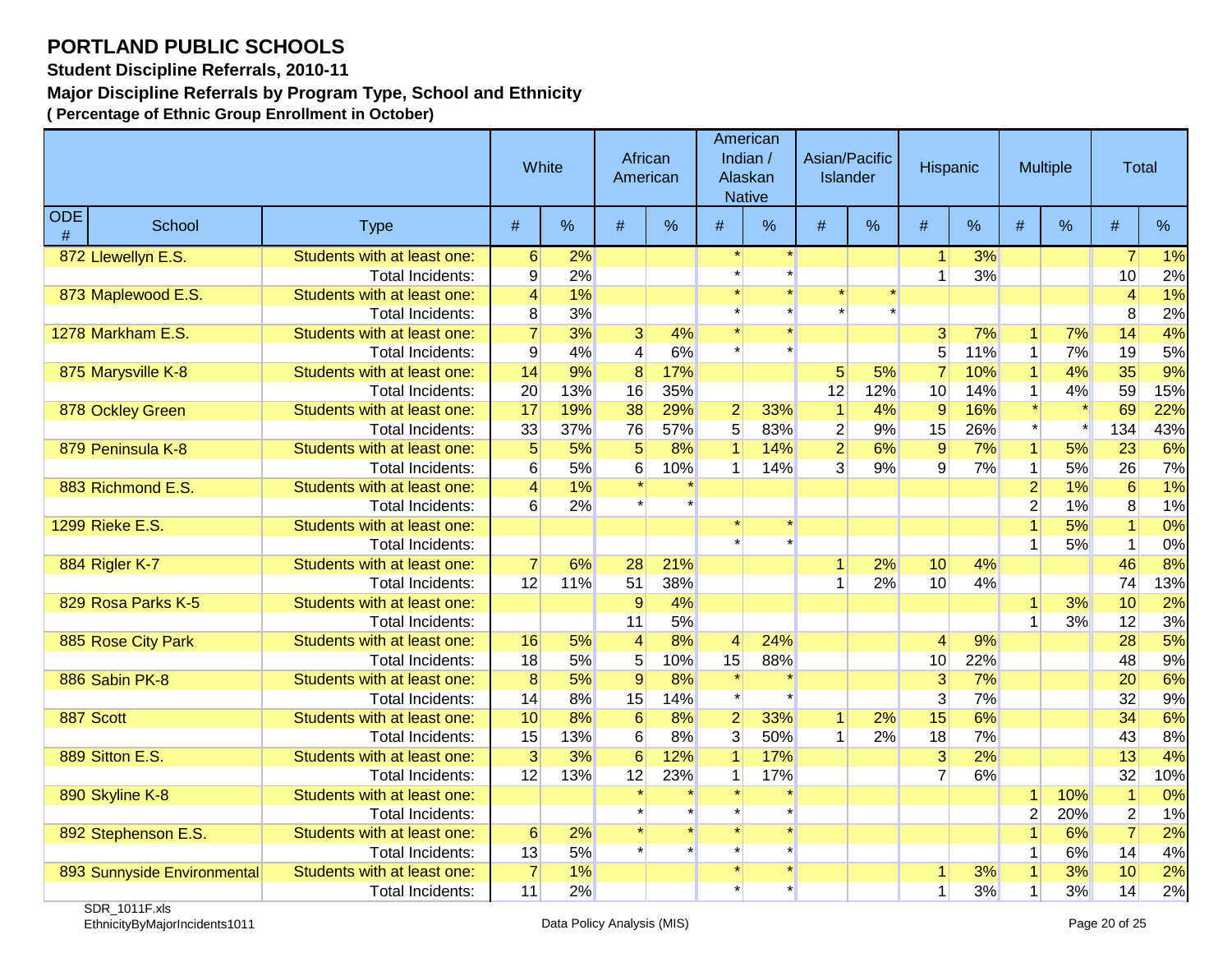**Student Discipline Referrals, 2010-11**

**Major Discipline Referrals by Program Type, School and Ethnicity**

|                 |                           |                             | White |            | African<br>American |            | American<br>Indian $/$<br>Alaskan<br><b>Native</b> |               | Asian/Pacific<br><b>Islander</b> |       | <b>Hispanic</b> |      | <b>Multiple</b> |      | Total    |     |
|-----------------|---------------------------|-----------------------------|-------|------------|---------------------|------------|----------------------------------------------------|---------------|----------------------------------|-------|-----------------|------|-----------------|------|----------|-----|
| <b>ODE</b><br># | School                    | <b>Type</b>                 | #     | %          | #                   | %          | #                                                  | $\frac{9}{6}$ | #                                | %     | #               | $\%$ | #               | $\%$ | #        | %   |
|                 | 895 Vernon PK-8           | Students with at least one: |       | 1%         | 14                  | 8%         |                                                    |               |                                  |       |                 |      |                 |      | 15       | 4%  |
|                 |                           | Total Incidents:            |       | 2%         | 14                  | 8%         |                                                    |               |                                  |       |                 |      |                 |      | 16       | 4%  |
|                 | 896 Vestal K-8            | Students with at least one: | 14    | 9%         | 13                  | 20%        | 4                                                  | 40%           | $\blacktriangleleft$             | 1%    | 5 <sup>5</sup>  | 7%   | 2               | 7%   | 39       | 9%  |
|                 |                           | Total Incidents:            | 18    | 11%        | 14                  | 22%        |                                                    | 40%           |                                  | $1\%$ | 5 <sup>5</sup>  | 7%   | $\overline{2}$  | 7%   | 44       | 10% |
|                 | 900 Whitman E.S.          | Students with at least one: | 17    | 15%        |                     | 17%        |                                                    |               | 3                                | 5%    | 6               | 6%   | 2               | 10%  | 35       | 10% |
|                 |                           | Total Incidents:            | 29    | 25%        | 13                  | 32%        |                                                    |               | 5 <sub>5</sub>                   | 9%    | 8 <sub>l</sub>  | 7%   |                 | 10%  | 57       | 16% |
|                 | 1364 Winterhaven K-8      | Students with at least one: |       | 0%         |                     |            |                                                    |               |                                  |       |                 | 9%   |                 |      |          | 1%  |
|                 |                           | Total Incidents:            |       | $0\%$      |                     |            |                                                    |               |                                  |       |                 | 27%  |                 |      |          | 1%  |
|                 | 902 Woodlawn PK-8         | Students with at least one: | 16    | 19%        | 39                  | 17%        |                                                    |               | $\overline{2}$                   | 9%    |                 | 1%   | $\overline{2}$  | 13%  | 60       | 13% |
|                 |                           | Total Incidents:            | 32    | <b>39%</b> | 84                  | <b>36%</b> |                                                    |               | 3 <sup>1</sup>                   | 14%   |                 | 1%   | 3               | 19%  | 123      | 26% |
|                 | 903 Woodmere E.S.         | Students with at least one: | 11    | 7%         | $\vert 3 \vert$     | 10%        |                                                    |               |                                  |       |                 | 4%   |                 | 10%  | 20       | 5%  |
|                 |                           | Total Incidents:            | 15    | 9%         | $6 \mid$            | <b>19%</b> |                                                    |               |                                  |       |                 | 5%   | 6               | 30%  | 32       | 8%  |
|                 | 904 Woodstock E.S.        | Students with at least one: | 4     | 2%         |                     |            |                                                    |               |                                  |       |                 | 3%   |                 | 3%   | 6        | 1%  |
|                 |                           | Total Incidents:            |       | 3%         |                     |            |                                                    |               |                                  |       | 2               | 6%   |                 | 3%   | 10       | 2%  |
|                 | <b>Elementary Schools</b> | Students with at least one: | 440   | 3%         | 402                 | 12%        | 27                                                 | 9%            | 49                               | 2%    | 218             | 5%   | 53              |      | 4% 1,189 | 5%  |
|                 |                           | Total Incidents:            | 780   | 6%         | 783                 | 24%        | 50 <sub>1</sub>                                    | 16%           | 72                               | 3%    | 324             | 7%   | 104             |      | 7% 2,113 | 8%  |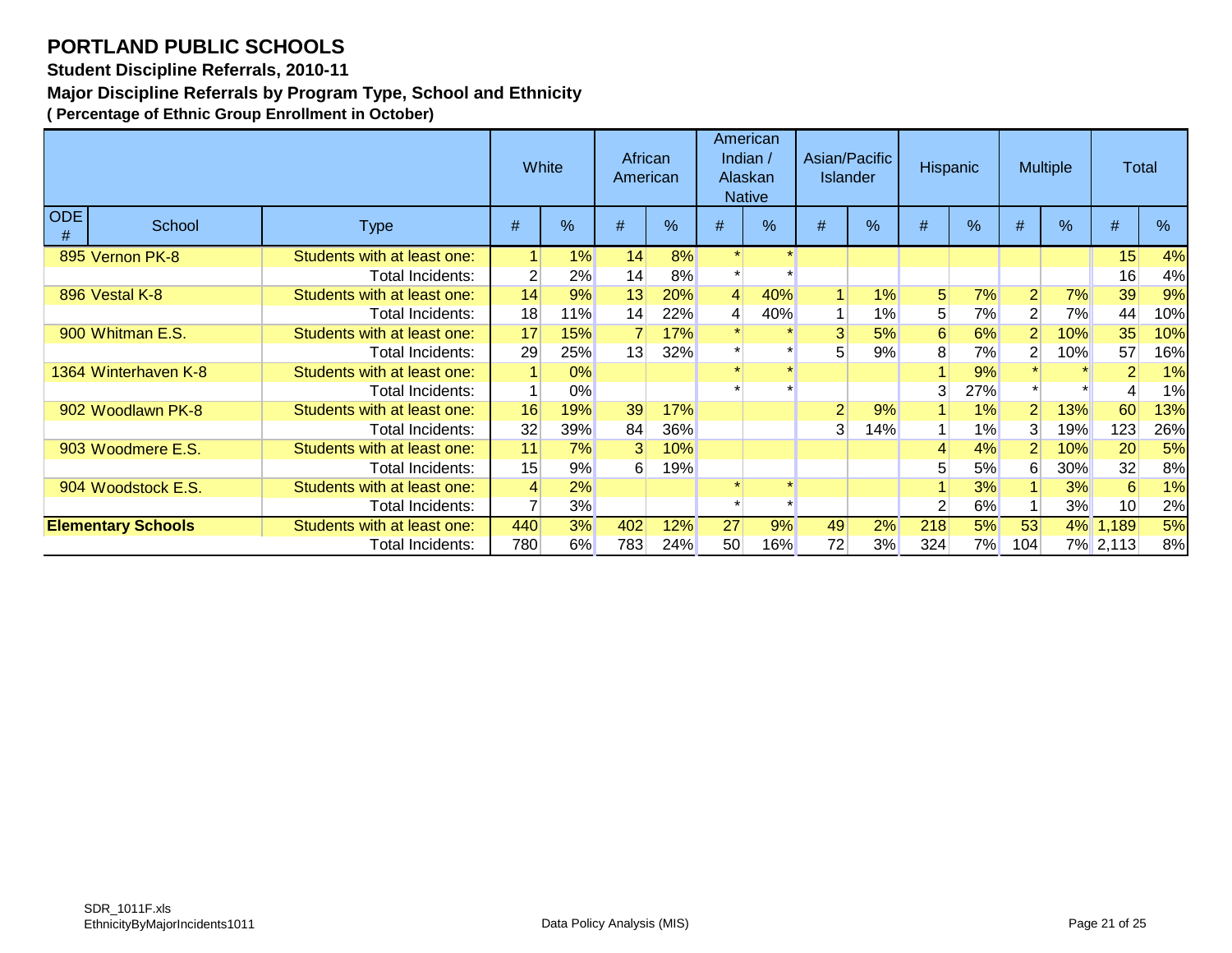**Student Discipline Referrals, 2010-11**

**Major Discipline Referrals by Program Type, School and Ethnicity**

|                    |                        |                             | White           |     | African<br>American |     |                | American<br>Indian /<br>Alaskan<br><b>Native</b> | Asian/Pacific<br><b>Islander</b> |     | <b>Hispanic</b> |      |                | <b>Multiple</b> | Total |     |
|--------------------|------------------------|-----------------------------|-----------------|-----|---------------------|-----|----------------|--------------------------------------------------|----------------------------------|-----|-----------------|------|----------------|-----------------|-------|-----|
| <b>ODE</b><br>$\#$ | School                 | <b>Type</b>                 | #               | %   | #                   | %   | #              | $\frac{9}{6}$                                    | #                                | %   | #               | $\%$ | #              | $\frac{9}{6}$   | #     | %   |
|                    | 831 Beaumont M.S.      | Students with at least one: | 3 <sup>1</sup>  | 1%  | 5 <sup>5</sup>      | 5%  |                |                                                  |                                  |     | 3               | 9%   | $\vert$        | 9%              | 15    | 3%  |
|                    |                        | Total Incidents:            | 4               | 2%  | 8                   | 9%  |                |                                                  |                                  |     | 5 <sub>5</sub>  | 14%  | 4              | 9%              | 21    | 5%  |
|                    | 1363 DaVinci Arts M.S. | Students with at least one: | 8               | 2%  | $\overline{4}$      | 15% |                |                                                  | 1                                | 6%  |                 | 3%   |                |                 | 14    | 3%  |
|                    |                        | Total Incidents:            | 12              | 3%  |                     | 15% |                |                                                  |                                  | 6%  |                 | 3%   |                |                 | 18    | 4%  |
|                    | 849 George M.S.        | Students with at least one: | 20              | 24% | 44                  | 43% | $\overline{2}$ | 17%                                              | $6\phantom{1}6$                  | 18% | 25              | 20%  | $\overline{2}$ | 22%             | 99    | 27% |
|                    |                        | Total Incidents:            | 46              | 54% | 89                  | 87% | $\overline{2}$ | 17%                                              | 9                                | 26% | 45              | 37%  | 5              | 56%             | 196   | 54% |
|                    | 852 Robert Gray M.S.   | Students with at least one: | 14              | 4%  | 6                   | 30% |                |                                                  |                                  | 7%  | 5               | 17%  |                | 3%              | 28    | 7%  |
|                    |                        | Total Incidents:            | 26              | 8%  | 8                   | 40% |                |                                                  |                                  | 7%  |                 | 23%  | 6              | 19%             | 49    | 11% |
|                    | 858 Hosford M.S.       | Students with at least one: | 26              | 8%  | 6                   | 16% |                | $\star$                                          | 1                                | 1%  | 4               | 4%   | $\overline{2}$ | 6%              | 39    | 7%  |
|                    |                        | Total Incidents:            | 61              | 20% | 25                  | 68% |                |                                                  | 1                                | 1%  | 8               | 8%   |                | 6%              | 97    | 18% |
|                    | 1277 Jackson M.S.      | Students with at least one: | 10              | 2%  |                     | 3%  |                | $\star$                                          |                                  |     | 3               | 5%   |                | 4%              | 15    | 3%  |
|                    |                        | Total Incidents:            | 16              | 4%  |                     | 3%  |                |                                                  |                                  |     |                 | 13%  |                | 4%              | 25    | 4%  |
|                    | 1243 Lane M.S.         | Students with at least one: | 29              | 19% | 13                  | 37% | $\overline{2}$ | 25%                                              | $\overline{3}$                   | 4%  | 18              | 16%  | 5              | 31%             | 70    | 18% |
|                    |                        | Total Incidents:            | 44              | 28% | 18                  | 51% | $\overline{2}$ | 25%                                              | 3                                | 4%  | 28              | 24%  | 9              | 56%             | 104   | 26% |
|                    | 877 Mt. Tabor M.S.     | Students with at least one: | 9               | 2%  |                     | 3%  |                |                                                  | 1                                | 1%  |                 | 2%   |                | 2%              | 13    | 2%  |
|                    |                        | Total Incidents:            | 15              | 4%  | $\mathbf{2}$        | 7%  |                |                                                  |                                  | 1%  |                 | 2%   |                | 2%              | 20    | 3%  |
|                    | 888 Sellwood M.S.      | Students with at least one: | 34              | 9%  | $\overline{2}$      | 14% |                |                                                  |                                  |     | 10              | 21%  | 3              | 17%             | 49    | 10% |
|                    |                        | Total Incidents:            | 63              | 17% | 6                   | 43% |                |                                                  |                                  |     | 18              | 38%  | 8              | 44%             | 95    | 20% |
|                    | 898 West Sylvan M.S.   | Students with at least one: | $\overline{22}$ | 3%  |                     | 6%  |                |                                                  | 3                                | 4%  | 4               | 6%   |                | 3%              | 31    | 4%  |
|                    |                        | Total Incidents:            | 31              | 5%  | 4                   | 22% |                |                                                  | 3 <sup>1</sup>                   | 4%  | $\overline{7}$  | 11%  |                | 3%              | 46    | 5%  |
|                    | <b>Middle Schools</b>  | Students with at least one: | 175             | 5%  | 83                  | 20% | 5 <sup>5</sup> | 9%                                               | 16                               | 4%  | 72              | 11%  | 20             | 7%              | 371   | 7%  |
|                    |                        | Total Incidents:            | 318             | 10% | 165                 | 40% | 5 <sub>1</sub> | 9%                                               | 19                               | 4%  | 127             | 20%  | 37             | 14%             | 671   | 13% |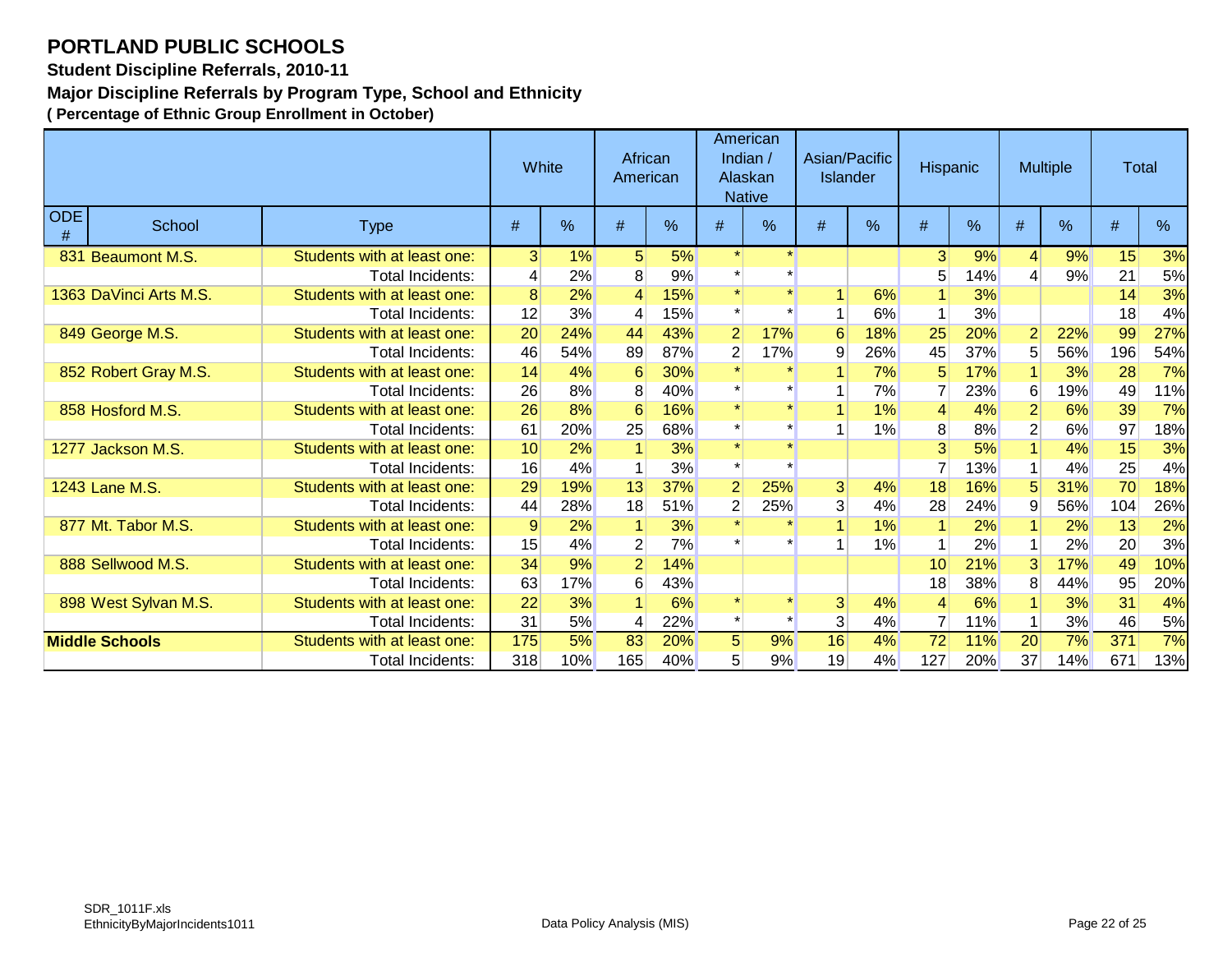**Student Discipline Referrals, 2010-11**

**Major Discipline Referrals by Program Type, School and Ethnicity**

|                  |                      |                             |                 | White | African<br>American |     |                      | American<br>Indian /<br>Alaskan<br><b>Native</b> | Asian/Pacific<br>Islander |     | Hispanic       |     | <b>Multiple</b>         |     | Total     |      |
|------------------|----------------------|-----------------------------|-----------------|-------|---------------------|-----|----------------------|--------------------------------------------------|---------------------------|-----|----------------|-----|-------------------------|-----|-----------|------|
| <b>ODE</b><br>#  | School               | <b>Type</b>                 | #               | %     | #                   | %   | #                    | $\frac{0}{0}$                                    | #                         | %   | #              | %   | #                       | %   | #         | $\%$ |
|                  | 906 Benson H.S.      | Students with at least one: | 27              | 10%   | 37                  | 15% | $\blacktriangleleft$ | 9%                                               | $\overline{9}$            | 4%  | 19             | 8%  | $\overline{2}$          | 8%  | 95        | 10%  |
|                  |                      | Total Incidents:            | 40              | 15%   | 52                  | 21% | $\overline{1}$       | 9%                                               | 11                        | 5%  | 25             | 11% | $\overline{\mathbf{4}}$ | 16% | 133       | 13%  |
|                  | 909 Cleveland H.S.   | Students with at least one: | 26              | 2%    | $\overline{3}$      | 4%  |                      |                                                  |                           |     | $\overline{2}$ | 1%  | $\overline{2}$          | 3%  | 33        | 2%   |
|                  |                      | <b>Total Incidents:</b>     | 33              | 3%    | 4                   | 6%  |                      |                                                  |                           |     | $\overline{2}$ | 1%  | $\overline{2}$          | 3%  | 41        | 3%   |
|                  | 911 Franklin H.S.    | Students with at least one: | 16              | 3%    | 10                  | 13% |                      |                                                  | $\mathbf{1}$              | 1%  | $\overline{3}$ | 2%  | $\overline{7}$          | 16% | 37        | 4%   |
|                  |                      | <b>Total Incidents:</b>     | 18              | 3%    | 17                  | 22% |                      |                                                  | $\overline{2}$            | 1%  | $\overline{3}$ | 2%  | 11                      | 24% | 51        | 5%   |
|                  | 912 Grant H.S.       | Students with at least one: | 17              | 2%    | 38                  | 12% | $\mathbf{1}$         | 8%                                               | $\overline{1}$            | 1%  |                |     | $\overline{7}$          | 7%  | 64        | 4%   |
|                  |                      | Total Incidents:            | 24              | 2%    | 50                  | 16% | $\mathbf{1}$         | 8%                                               | $\mathbf{1}$              | 1%  |                |     | $\overline{9}$          | 9%  | 85        | 5%   |
|                  | 913 Jefferson        | Students with at least one: | 12              | 8%    | 68                  | 20% | $\mathbf{1}$         | 14%                                              | $\overline{2}$            | 6%  | 3 <sup>1</sup> | 4%  | $\overline{7}$          | 26% | 93        | 15%  |
|                  |                      | <b>Total Incidents:</b>     | 16              | 11%   | 108                 | 33% | $\mathbf{1}$         | 14%                                              | $\overline{3}$            | 9%  | 4              | 5%  | 16                      | 59% | 148       | 24%  |
|                  | 914 Lincoln H.S.     | Students with at least one: | 16              | 2%    | 5                   | 9%  |                      |                                                  |                           |     | 5              | 5%  | 5                       | 8%  | 31        | 2%   |
|                  |                      | <b>Total Incidents:</b>     | 19              | 2%    | 5                   | 9%  | $\star$              |                                                  |                           |     | $\overline{7}$ | 6%  | 5 <sup>1</sup>          | 8%  | 36        | 3%   |
|                  | 915 Madison          | Students with at least one: | 37              | 10%   | 38                  | 20% | $\overline{3}$       | 17%                                              | $\overline{5}$            | 3%  | 15             | 9%  | $\overline{3}$          | 13% | 101       | 11%  |
|                  |                      | Total Incidents:            | 44              | 12%   | 78                  | 41% | 4                    | 22%                                              | $\,6$                     | 4%  | 20             | 11% | 6                       | 25% | 158       | 17%  |
|                  | 917 Marshall Campus  | Students with at least one: | 58              | 19%   | 33                  | 38% | 5                    | 31%                                              | $6\phantom{1}$            | 5%  | 41             | 27% | $6\phantom{1}6$         | 25% | 149       | 21%  |
|                  |                      | <b>Total Incidents:</b>     | 113             | 37%   | 68                  | 79% | 8                    | 50%                                              | $\boldsymbol{9}$          | 7%  | 69             | 46% | 10                      | 42% | 277       | 39%  |
|                  | 4153 BizTech H.S.    | Students with at least one: | 19              | 17%   | 18                  | 50% |                      |                                                  | 4                         | 8%  | 15             | 20% | $\overline{2}$          | 29% | 60        | 21%  |
|                  |                      | <b>Total Incidents:</b>     | 35              | 32%   | 35                  | 97% |                      |                                                  | 4                         | 8%  | 28             | 38% | $\overline{2}$          | 29% | 108       | 39%  |
| <b>4154 PAIS</b> |                      | Students with at least one: | 12              | 17%   | $\overline{4}$      | 29% |                      | $\star$                                          |                           |     | $\overline{2}$ | 8%  | $\overline{1}$          | 13% | 19        | 11%  |
|                  |                      | Total Incidents:            | 33              | 46%   | 6                   | 43% |                      |                                                  |                           |     | 5              | 21% | 3                       | 38% | 47        | 28%  |
| 4156 RAA         |                      | Students with at least one: | $\overline{27}$ | 22%   | 11                  | 31% | $\overline{3}$       | 33%                                              | $\overline{2}$            | 7%  | 24             | 45% | $\overline{3}$          | 33% | 70        | 27%  |
|                  |                      | <b>Total Incidents:</b>     | 45              | 37%   | 27                  | 75% | $\overline{4}$       | 44%                                              | 5                         | 18% | 36             | 68% | 5                       | 56% | 122       | 47%  |
|                  | 918 Roosevelt Campus | Students with at least one: | 40              | 19%   | 46                  | 30% | $\overline{7}$       | 23%                                              | $\overline{4}$            | 6%  | 29             | 14% | $\overline{4}$          | 19% | 130       | 19%  |
|                  |                      | <b>Total Incidents:</b>     | 62              | 30%   | 81                  | 52% | 17                   | 57%                                              | 5 <sup>1</sup>            | 8%  | 37             | 18% | $\overline{4}$          | 19% | 206       | 30%  |
|                  | <b>4162 ACT HS</b>   | Students with at least one: | 17              | 14%   | 15                  | 32% | $\overline{2}$       | 13%                                              |                           |     | 9              | 17% | $\overline{1}$          | 10% | 44        | 17%  |
|                  |                      | Total Incidents:            | 25              | 21%   | 28                  | 60% | 6                    | 38%                                              |                           |     | 11             | 21% | 1                       | 10% | 71        | 27%  |
|                  | 4165 POWER HS        | Students with at least one: | 20              | 32%   | 19                  | 26% | $\overline{4}$       | 40%                                              | $\overline{2}$            | 6%  | 8              | 15% | $\overline{2}$          | 33% | 55        | 23%  |
|                  |                      | <b>Total Incidents:</b>     | 31              | 50%   | 35                  | 47% | 10 <sup>1</sup>      | 100%                                             | 3                         | 9%  | 12             | 23% | $\overline{2}$          | 33% | 93        | 39%  |
|                  | <b>4164 SEIS HS</b>  | Students with at least one: | 3               | 12%   | 12                  | 35% |                      | $\star$                                          | $\overline{2}$            | 25% | 12             | 11% |                         |     | 31        | 17%  |
|                  |                      | <b>Total Incidents:</b>     | $6\phantom{1}6$ | 24%   | 18                  | 53% |                      |                                                  | $\overline{2}$            | 25% | 14             | 13% |                         |     | 42        | 23%  |
|                  | 922 Wilson H.S.      | Students with at least one: | 34              | 3%    | $\overline{3}$      | 4%  | $\overline{3}$       | 14%                                              | $\overline{2}$            | 3%  | 6              | 6%  | $\overline{3}$          | 6%  | 51        | 4%   |
|                  |                      | <b>Total Incidents:</b>     | 43              | 4%    | $\vert 4 \vert$     | 5%  | $\overline{3}$       | 14%                                              | $\boldsymbol{2}$          | 3%  | 12             | 11% | $\,6\,$                 | 12% | 70        | 5%   |
|                  | <b>High Schools</b>  | Students with at least one: | 283             | 5%    | $\overline{277}$    | 17% | $\overline{21}$      | 13%                                              | $\overline{30}$           | 3%  | 123            | 9%  | 45                      | 10% | 779       | 7%   |
|                  |                      | <b>Total Incidents:</b>     | 412             | 7%    | 467                 | 29% | 35                   | 22%                                              | 39                        | 3%  | 179            | 13% | 73                      |     | 16% 1,205 | 11%  |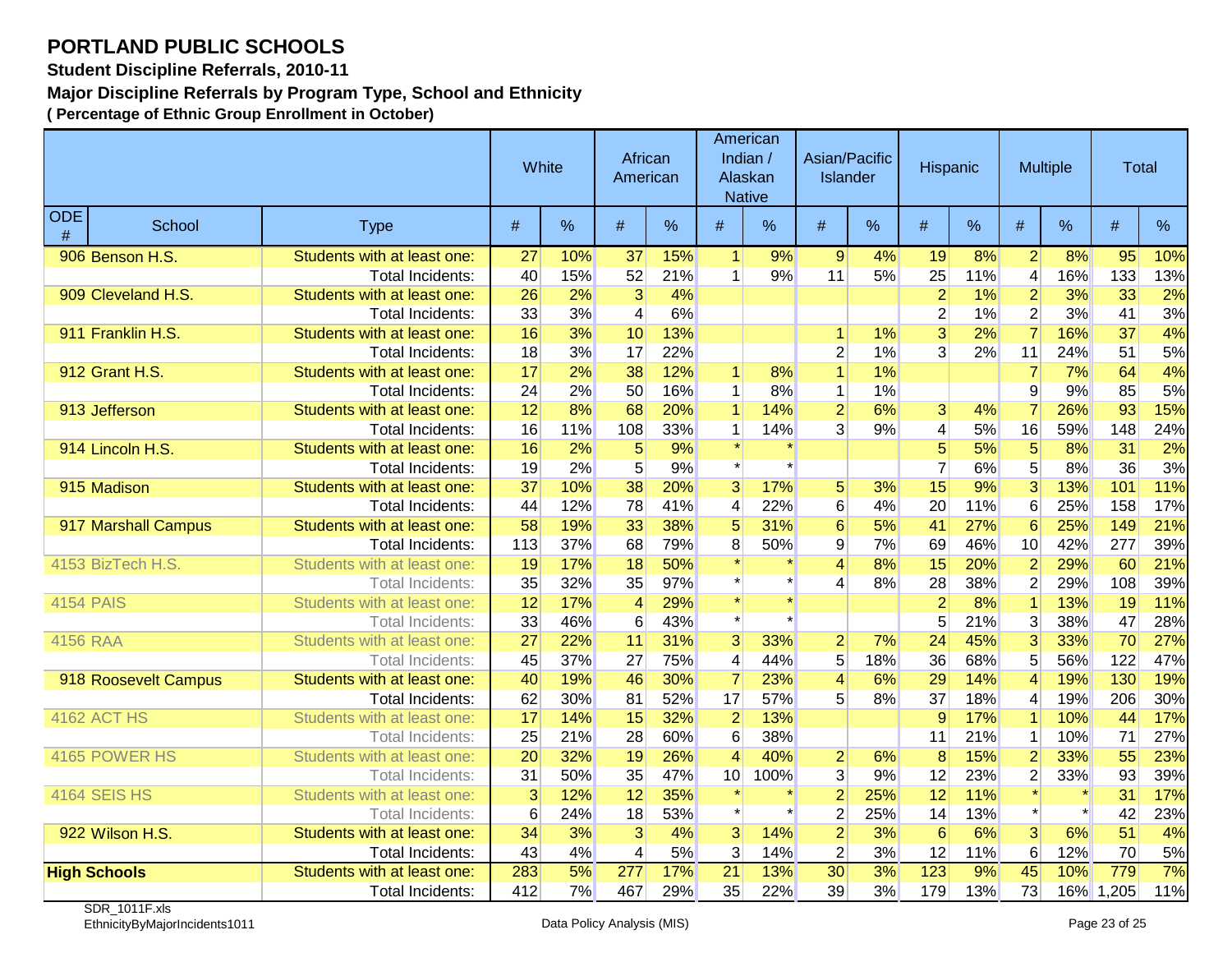**Student Discipline Referrals, 2010-11**

**Major Discipline Referrals by Program Type, School and Ethnicity**

|                 |                                    |                             | White            |               | African<br>American |      |                | American<br>Indian /<br>Alaskan<br><b>Native</b> | Asian/Pacific<br><b>Islander</b> |         | <b>Hispanic</b> |         |                | <b>Multiple</b> | Total           |     |
|-----------------|------------------------------------|-----------------------------|------------------|---------------|---------------------|------|----------------|--------------------------------------------------|----------------------------------|---------|-----------------|---------|----------------|-----------------|-----------------|-----|
| <b>ODE</b><br># | School                             | <b>Type</b>                 | #                | $\frac{0}{0}$ | #                   | $\%$ | #              | %                                                | #                                | %       | #               | $\%$    | #              | %               | #               | %   |
|                 | 8005 Access                        | Students with at least one: | 3 <sup>1</sup>   | 2%            |                     |      |                |                                                  |                                  |         |                 |         |                | 5%              | 4               | 2%  |
|                 |                                    | Total Incidents:            | $\overline{4}$   | 3%            |                     |      |                |                                                  |                                  |         |                 |         | $\mathbf{1}$   | 5%              | $\sqrt{5}$      | 3%  |
|                 | 4507 Alliance <sup>1</sup>         | Students with at least one: | 11               | 13%           | $\overline{9}$      | 16%  |                |                                                  |                                  |         | $\overline{2}$  | 4%      |                |                 | 22              | 10% |
|                 |                                    | Total Incidents:            | 16               | 18%           | 16                  | 28%  |                |                                                  |                                  |         | $\overline{2}$  | 4%      |                |                 | 34              | 15% |
|                 | 916 Metropolitan Learning Center   | Students with at least one: | 10               | 3%            | $\vert$             | 10%  |                |                                                  |                                  |         |                 |         |                |                 | 11              | 3%  |
|                 |                                    | <b>Total Incidents:</b>     | 16               | 4%            | 1                   | 10%  |                |                                                  |                                  |         |                 |         |                |                 | 17              | 4%  |
|                 | <b>PPS Alternatives</b>            | Students with at least one: | 24               | 4%            | 10                  | 14%  |                |                                                  |                                  |         | $\overline{2}$  | 2%      | 1              | 2%              | $\overline{37}$ | 4%  |
|                 |                                    | Total Incidents:            | 36               | 6%            | 17                  | 24%  |                |                                                  |                                  |         | $\overline{2}$  | 2%      | $\mathbf{1}$   | 2%              | 56              | 7%  |
|                 | 8061 CTC Northeast                 | Students with at least one: |                  |               |                     |      |                |                                                  |                                  |         |                 |         |                |                 |                 |     |
|                 |                                    | Total Incidents:            |                  |               |                     |      |                |                                                  |                                  |         |                 |         |                |                 |                 |     |
|                 | 1814 CTC Southeast                 | Students with at least one: |                  |               |                     |      |                |                                                  |                                  |         |                 |         |                |                 |                 |     |
|                 |                                    | Total Incidents:            |                  |               |                     |      |                |                                                  |                                  |         |                 |         |                |                 |                 |     |
|                 | 3506 Pioneer Programs <sup>1</sup> | Students with at least one: | 42               | 53%           | 21                  | 68%  |                |                                                  |                                  |         | 5               | 50%     |                |                 | 75              | 57% |
|                 |                                    | Total Incidents:            | 70               | 89%           | 33                  | 106% |                |                                                  |                                  |         | 13              | 130%    |                |                 | 127             | 96% |
|                 | <b>Special Services</b>            | Students with at least one: | 42               | 35%           | 21                  | 45%  |                |                                                  |                                  |         | 5               | 29%     | 3 <sup>1</sup> | 43%             | 75              | 38% |
|                 |                                    | Total Incidents:            | 70               | 58%           | 33                  | 70%  |                |                                                  |                                  |         | 13              | 76%     | 4              | 57%             | 127             | 64% |
|                 | 4400 Arthur Academy Charter        | Students with at least one: | $\boldsymbol{8}$ | 10%           | $\vert$             | 25%  | $\star$        |                                                  |                                  |         |                 |         | 3              | 17%             | $\overline{16}$ | 12% |
|                 |                                    | Total Incidents:            | 8 <sup>1</sup>   | 10%           | 5 <sup>2</sup>      | 31%  |                |                                                  |                                  |         |                 |         | 4              | 22%             | 18              | 13% |
|                 | 3451 Cm2'S Opal School             | Students with at least one: |                  |               |                     |      |                |                                                  |                                  |         |                 |         |                |                 |                 |     |
|                 |                                    | Total Incidents:            |                  |               |                     |      |                |                                                  |                                  |         |                 |         |                |                 |                 |     |
|                 | 3991 The Emerson School            | Students with at least one: |                  |               |                     |      |                |                                                  |                                  |         |                 |         |                |                 |                 |     |
|                 |                                    | Total Incidents:            |                  |               |                     |      |                |                                                  |                                  |         |                 |         |                |                 |                 |     |
|                 | 4464 LEP Charter H.S.              | Students with at least one: | 17               | 12%           | 31                  | 46%  |                |                                                  | $\mathbf{1}$                     | 9%      | 20              | 28%     | 10             | 71%             | 79              | 25% |
|                 |                                    | Total Incidents:            | 26               | 18%           | 46                  | 69%  |                |                                                  | 1                                | 9%      | 25              | 35%     | 15             | 107%            | 113             | 36% |
|                 | 4534 Portland Village School       | Students with at least one: | $\overline{2}$   | 1%            | $\mathbf{1}$        | 9%   |                |                                                  |                                  |         |                 |         |                |                 | 3               | 1%  |
|                 |                                    | Total Incidents:            | $\overline{2}$   | 1%            | $\mathbf{2}$        | 18%  |                |                                                  |                                  |         |                 |         |                |                 | 4               | 1%  |
|                 | 4212 Self Enhancement Inc.         | Students with at least one: |                  |               | 22                  | 17%  |                |                                                  |                                  | $\star$ |                 |         |                |                 | 22              | 16% |
|                 |                                    | Total Incidents:            |                  |               | 33                  | 26%  |                |                                                  |                                  |         |                 | $\star$ |                |                 | 33              | 24% |
|                 | 3616 Trillium Public Charter       | Students with at least one: |                  |               |                     |      |                |                                                  |                                  |         |                 |         |                |                 |                 |     |
|                 |                                    | <b>Total Incidents:</b>     |                  |               |                     |      |                |                                                  |                                  |         |                 |         |                |                 |                 |     |
|                 | <b>Charter Schools</b>             | Students with at least one: | 27               | 3%            | 58                  | 23%  | 1 <sup>1</sup> | 6%                                               | $\mathbf{1}$                     | 3%      | 20              | 14%     | 13             | 16%             | 120             | 8%  |
|                 |                                    | <b>Total Incidents:</b>     | 36               | 4%            | 86                  | 34%  | $\vert$ 1      | 6%                                               | $\overline{1}$                   | 3%      | 25              | 17%     | 19             | 23%             | 168             | 11% |
|                 | <b>District Summary</b>            | Students with at least one: | 975              | 4%            | 838                 | 15%  | 56             | 10%                                              | 98                               | 2%      | 436             | 6%      | 134            | 6%              | 2,537           | 6%  |
|                 |                                    | <b>Total Incidents:</b>     | 1,652            | 7%            | 1,551               | 27%  | 95             | 17%                                              | 134                              | 3%      | 670             | 10%     | 238            |                 | 10% 4,340       | 10% |